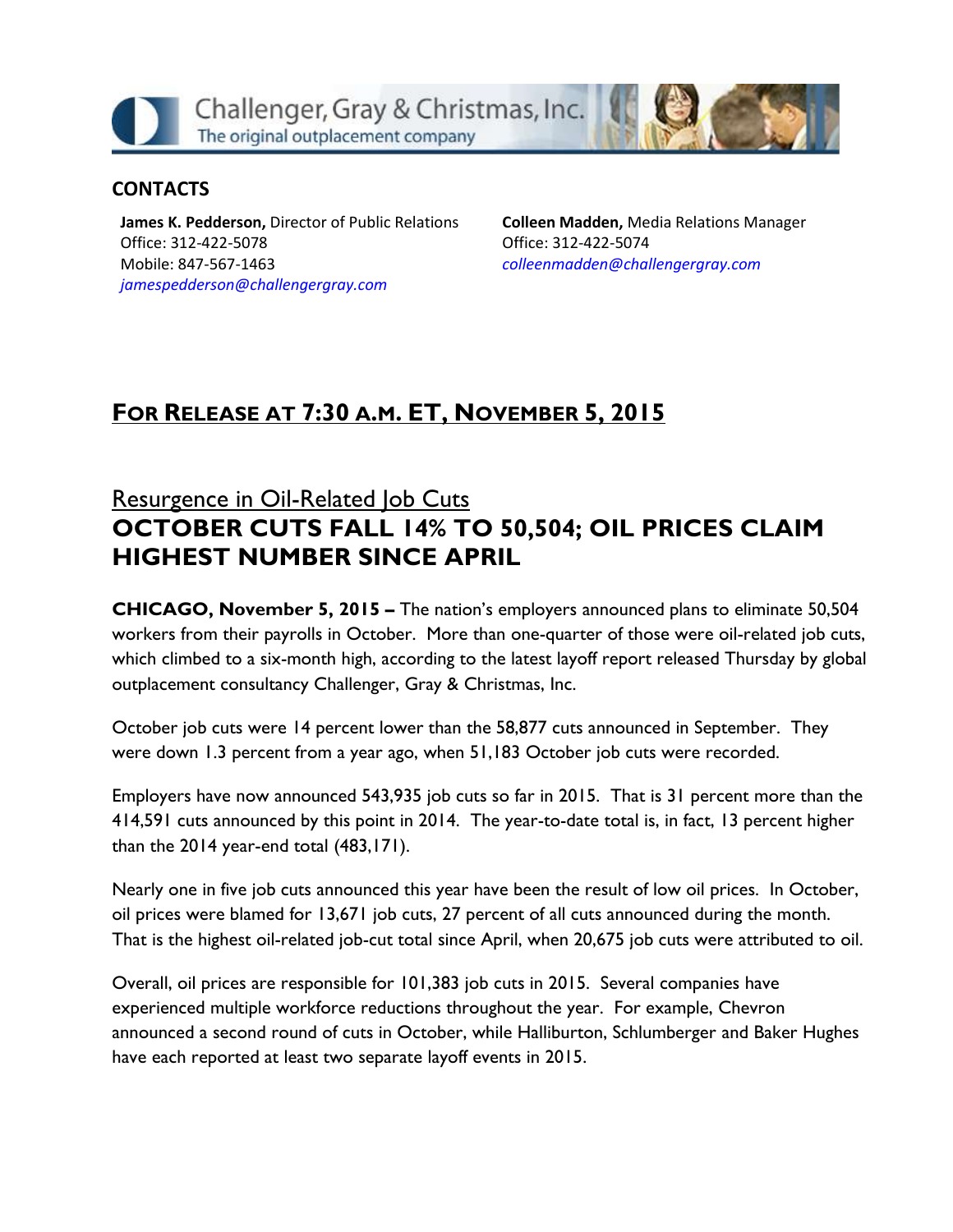Due to the resurgence in oil-related job cuts, the energy sector saw the highest number of planned layoffs last month, with 17,344. That is more than triple the second-ranked retail sector, which announced 5,153 job cuts in October.

Not surprisingly, the energy sector is the top job-cutting industry for the year, having announced a total of 90,052 job cuts to date. That is up 766 percent from a year ago, when employers in this sector announced just 10,402 job cuts through October.

Energy is not the only sector to see a significant increase in job cuts this year. Large-scale cut backs in the military earlier in the year propelled the government sector to the second spot in the year-to-date job cut rankings. The 69,105 government cuts tracked through October are 226 percent higher than the 21,200 announced by these employers in 2014.

In the retail sector, which has the third highest year-to-date job-cut total, layoff announcements are up 67 percent from 38,948 in 2014 to 64,983, as of last month.

"Despite the surge in job cuts across several sectors, it is hardly time to panic. While falling oil prices are impacting the bottom lines of companies in the energy and industrial goods sectors, they are helping many other employers, such as those in transportation and plastics manufacturing," said John A. Challenger, chief executive officer of Challenger, Gray & Christmas.

"And, while job cuts are up in the retail and computer sectors, these are not necessarily an indication of an economy in decline. Both industries are in a state of flux due to changing consumer and business trends. Many of the cuts we have seen this year in both industries have been the result of companies' inability to keep up with changes versus an overall decline in demand," he added.

"Now, we are heading into what has historically been a period of heavy job cutting, even in the strongest economy. The fourth quarter is when many companies make adjustments to operations and payrolls in order to hit year-end earnings goals. We could see an increase in layoffs, but we are just as likely to see an increase in hiring, as companies find themselves shorthanded and unable to meet demand," said Challenger.

# # #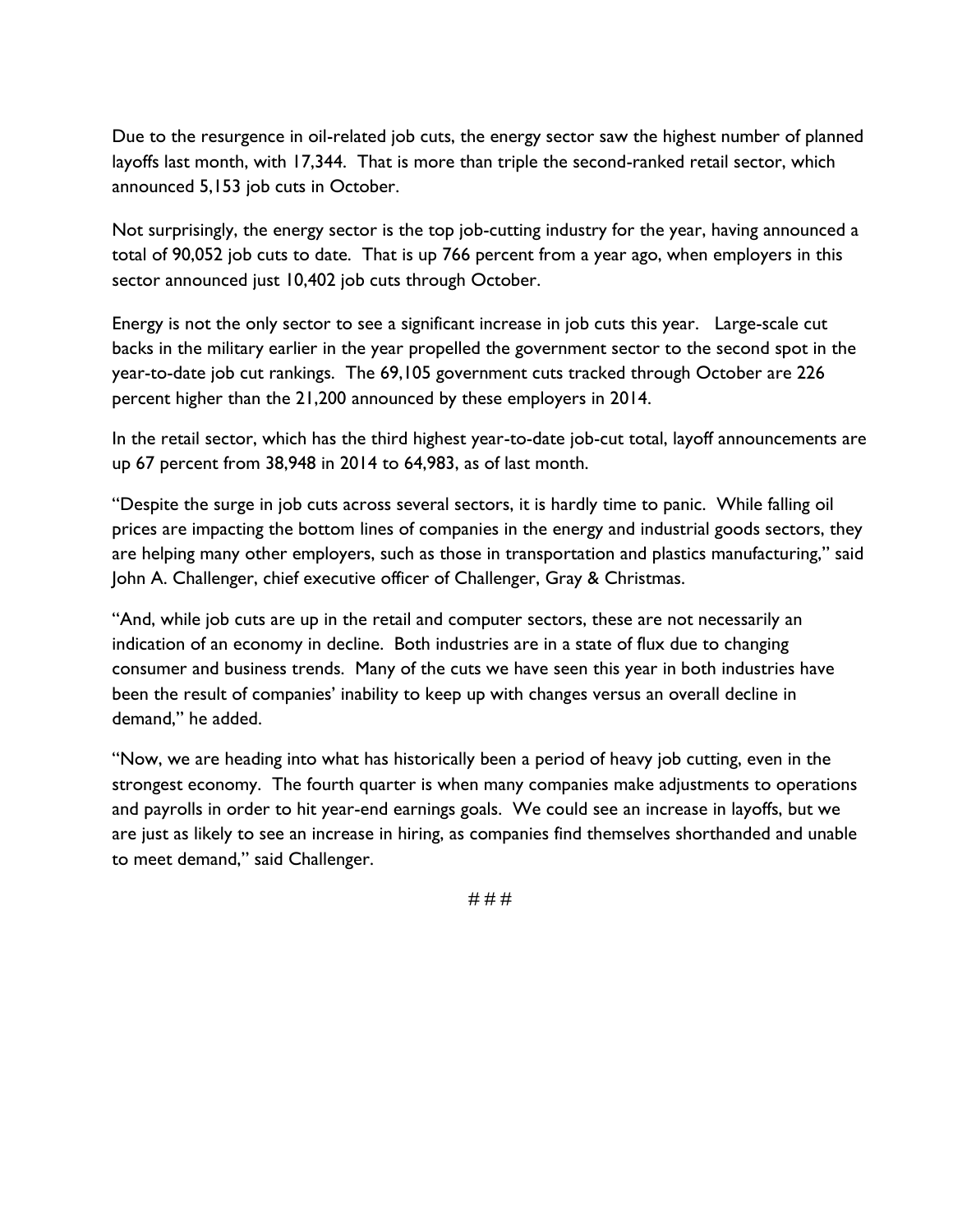## **CHALLENGER, GRAY & CHRISTMAS, INC. JOB-CUT ANNOUNCEMENT REPORT TOP FIVE INDUSTRIES**

#### **Year To Date**

|                         | 2015   | 2014   |
|-------------------------|--------|--------|
| <b>Energy</b>           | 90,052 | 10,402 |
| Government              | 69,105 | 21,200 |
| <b>Retail</b>           | 64,983 | 38,948 |
| Computer                | 59,630 | 55,511 |
| <b>Industrial Goods</b> | 47,447 | 21,757 |

#### **MONTH BY MONTH TOTALS**

|                 | 2015    | 2014    |
|-----------------|---------|---------|
| January         | 53,041  | 45,107  |
| February        | 50,579  | 41,835  |
| <b>March</b>    | 36,594  | 34,399  |
| <b>April</b>    | 61,582  | 40,298  |
| <b>May</b>      | 41,034  | 52,961  |
| June            | 44,842  | 31,434  |
| July            | 105,696 | 46,887  |
| <b>August</b>   | 41,186  | 40,010  |
| September       | 58,877  | 30,477  |
| <b>October</b>  | 50,504  | 51,183  |
| <b>November</b> |         | 35,940  |
| <b>December</b> |         | 32,640  |
| <b>TOTAL</b>    | 543,935 | 483,171 |

Some reductions are identified by employers as workers who will take early retirement offers or other special considerations to leave the company.

#### **LAYOFF LOCATION**

#### **Year To Date Texas 103,442 California 70,070 Dist. of Columbia 58,225 Illinois 29,685 Minnesota 29,105**

Listings are identified by the location of the layoff or corporate headquarters as stated in announcement.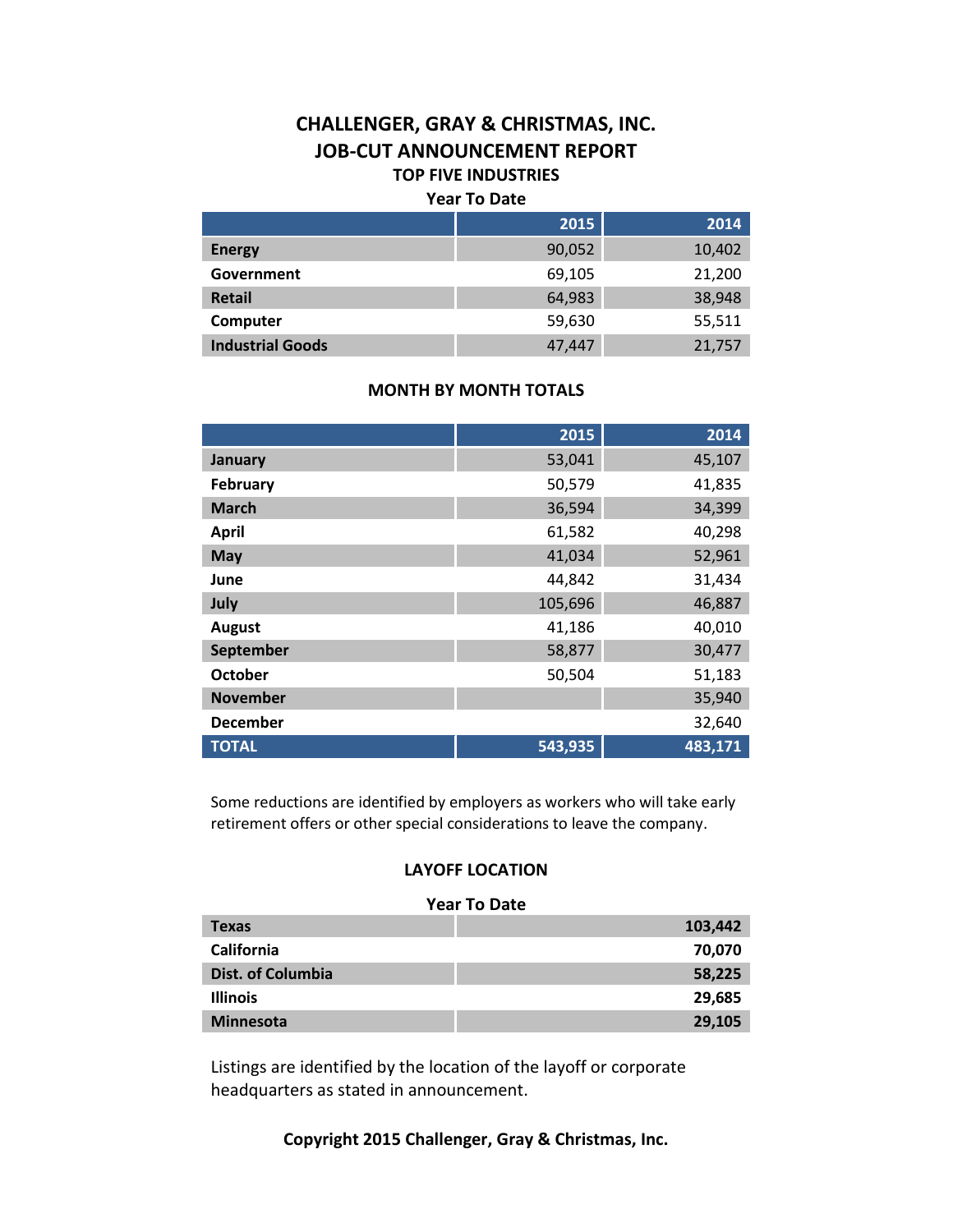| <b>JOB CUTS BY INDUSTRY</b> |               |        |          |                     |                     |  |  |
|-----------------------------|---------------|--------|----------|---------------------|---------------------|--|--|
|                             | <b>14-Oct</b> | 15-Sep | $15-Oct$ | <b>Jan-Oct 2014</b> | <b>Jan-Oct 2015</b> |  |  |
| Aerospace/Defense           | 4,376         | 2,495  | 324      | 21,011              | 10,960              |  |  |
| <b>Apparel</b>              | 58            | 175    |          | 1,575               | 1,134               |  |  |
| <b>Automotive</b>           | 237           | 3,180  | 1,049    | 6,985               | 13,006              |  |  |
| <b>Chemical</b>             |               | 49     | 2,986    | 1,514               | 18,858              |  |  |
| <b>Commodities</b>          | 127           |        |          | 1,401               | 503                 |  |  |
| Computer                    | 6,509         | 32,500 | 756      | 55,511              | 59,630              |  |  |
| <b>Construction</b>         |               | 175    | 280      | 824                 | 1,044               |  |  |
| <b>Consumer Products</b>    | 854           | 285    | 844      | 9,038               | 11,693              |  |  |
| <b>Education</b>            | 598           | 523    | 742      | 14,801              | 17,922              |  |  |
| <b>Electronics</b>          | 1,648         | 768    | 1,788    | 18,153              | 11,968              |  |  |
| <b>Energy</b>               | 130           | 1,080  | 17,344   | 10,402              | 90,052              |  |  |
| Entertainment/Leisure       | 1,361         | 1,930  | 238      | 28,286              | 11,774              |  |  |
| <b>Financial</b>            | 1,673         | 1,025  | 1,378    | 26,296              | 22,448              |  |  |
| Food                        | 2,840         | 931    | 3,535    | 18,904              | 19,869              |  |  |
| <b>Government</b>           | 3,253         | 954    | 234      | 21,200              | 69,105              |  |  |
| <b>Health Care/Products</b> | 1,780         | 785    | 2,745    | 30,338              | 22,658              |  |  |
| <b>Industrial Goods</b>     | 2,444         | 7,185  | 3,390    | 21,757              | 47,447              |  |  |
| <b>Insurance</b>            | 352           | 241    | 295      | 2,259               | 3,873               |  |  |
| Legal                       |               | 31     | 154      | 557                 | 1,357               |  |  |
| <b>Media</b>                | 2,358         | 590    | 471      | 8,427               | 4,161               |  |  |
| <b>Non-Profit</b>           | 1,370         | 192    | 37       | 4,076               | 1,969               |  |  |
| Pharmaceutical              | 5,452         | 51     | 3,665    | 15,375              | 10,348              |  |  |
| <b>Real Estate</b>          | 63            |        |          | 500                 | 407                 |  |  |
| <b>Retail</b>               | 6,874         | 2,467  | 5,153    | 38,948              | 64,983              |  |  |
| <b>Services</b>             | 1,377         | 555    | 968      | 12,828              | 7,103               |  |  |
| <b>Telecommunications</b>   | 5,217         | 98     | 592      | 20,038              | 4,417               |  |  |
| <b>Transportation</b>       | 232           | 612    | 1,536    | 21,919              | 14,357              |  |  |
| <b>Utility</b>              |               |        |          | 1,668               | 889                 |  |  |
| <b>TOTAL</b>                | 51,183        | 58,877 | 50,504   | 414,591             | 543,935             |  |  |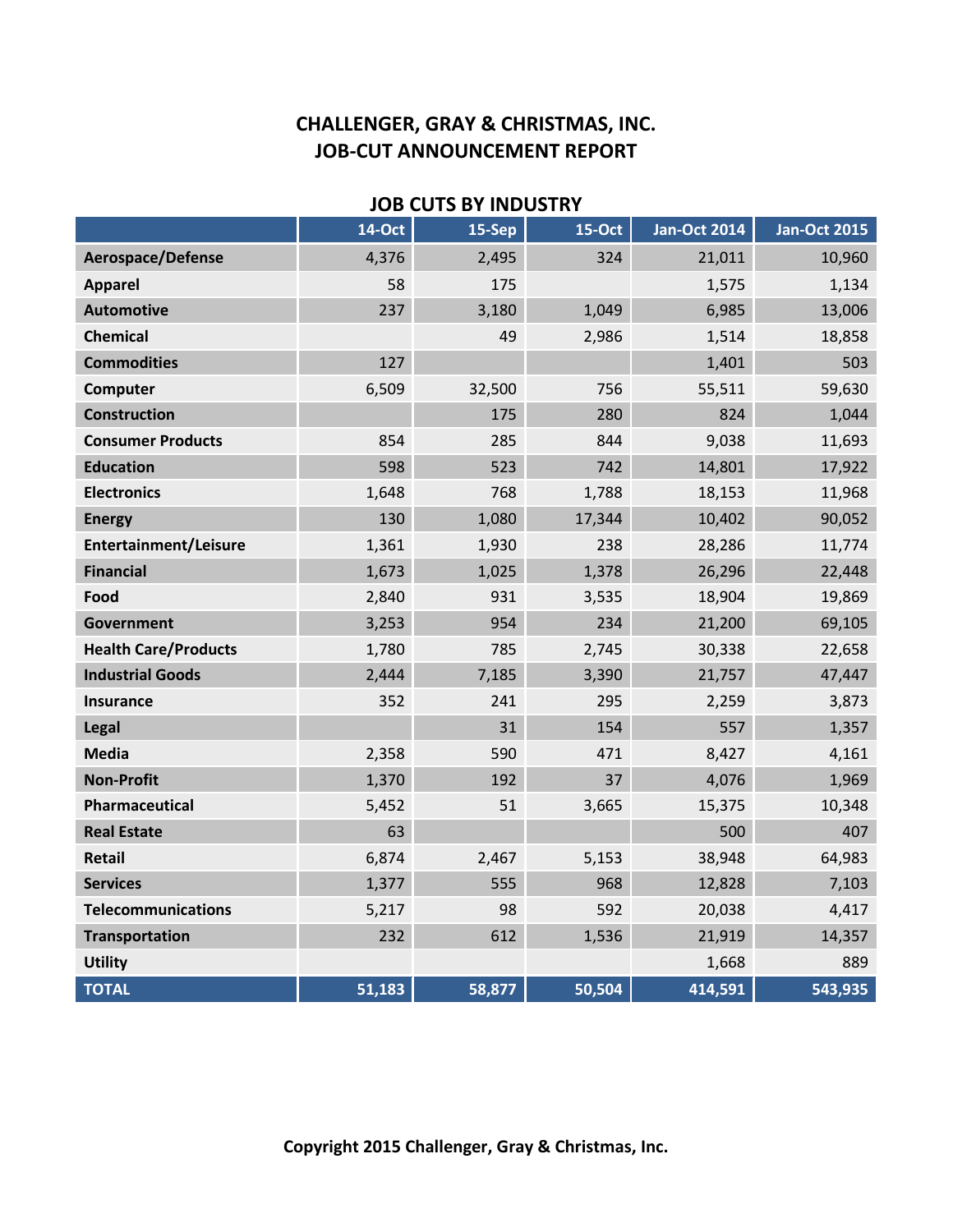#### **JOB CUTS BY REGION, STATE**

| <b>EAST</b>          | <b>OCTOBER</b> | $Y-T-D$ |
|----------------------|----------------|---------|
| Dist. of Columbia    |                | 58,225  |
| <b>New York</b>      | 392            | 28,535  |
| <b>New Jersey</b>    | 1,514          | 24,200  |
| Pennsylvania         | 1,785          | 18,145  |
| <b>Massachusetts</b> | 1,806          | 9,320   |
| <b>Delaware</b>      |                | 9,294   |
| <b>Maryland</b>      | 700            | 4,134   |
| <b>Connecticut</b>   |                | 4,039   |
| Vermont              | 8              | 1,109   |
| <b>Maine</b>         | 195            | 1,099   |
| <b>New Hampshire</b> |                | 388     |
| <b>Rhode Island</b>  | 37             | 204     |
| <b>TOTAL</b>         | 6,437          | 158,692 |

| <b>MIDWEST</b>   | <b>OCTOBER</b> | $Y-T-D$ |
|------------------|----------------|---------|
| <b>Illinois</b>  | 1,755          | 29,685  |
| <b>Minnesota</b> | 2,045          | 29,105  |
| Ohio             | 440            | 13,908  |
| <b>Wisconsin</b> | 1,169          | 13,197  |
| <b>Michigan</b>  | 1,531          | 8,829   |
| <b>Missouri</b>  | 3,600          | 7,110   |
| Indiana          | 2,240          | 6,381   |
| lowa             | 71             | 5,258   |
| <b>Nebraska</b>  | 256            | 2,779   |
| <b>Kansas</b>    | 365            | 1,908   |
| <b>TOTAL</b>     | 13,472         | 118,160 |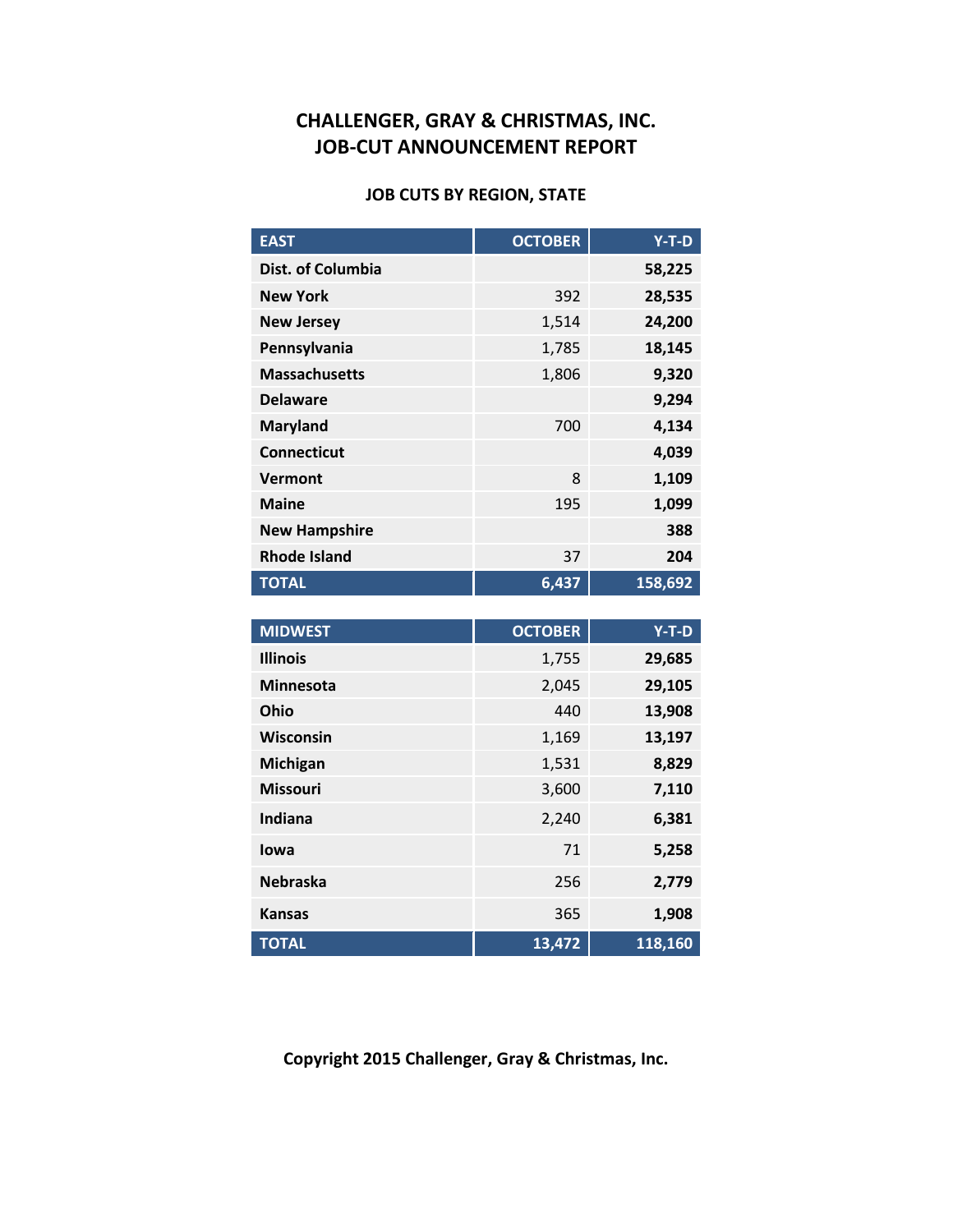#### **JOB CUTS BY REGION, STATE**

| <b>WEST</b>         | <b>OCTOBER</b> | $Y-T-D$ |
|---------------------|----------------|---------|
| <b>Texas</b>        | 14,853         | 103,442 |
| California          | 6,676          | 70,070  |
| Washington          | 20             | 11,014  |
| Colorado            | 441            | 5,393   |
| <b>Oklahoma</b>     | 815            | 4,751   |
| <b>Arizona</b>      |                | 4,007   |
| Oregon              | 430            | 2,150   |
| Utah                |                | 2,031   |
| <b>South Dakota</b> |                | 1,532   |
| <b>Nevada</b>       |                | 762     |
| Hawaii              |                | 733     |
| <b>Alaska</b>       | 20             | 685     |
| <b>New Mexico</b>   | 389            | 492     |
| Idaho               |                | 454     |
| Wyoming             |                | 450     |
| <b>Montana</b>      |                | 375     |
| <b>North Dakota</b> |                | 170     |
| <b>TOTAL</b>        | 23,644         | 208,511 |

| <b>SOUTH</b>         | <b>OCTOBER</b> | Y-T-D  |
|----------------------|----------------|--------|
| <b>Florida</b>       | 1,510          | 13,426 |
| <b>Virginia</b>      | 289            | 10,650 |
| N. Carolina          | 642            | 8,374  |
| Alabama              | 441            | 5,359  |
| <b>West Virginia</b> | 2,000          | 4,669  |
| Louisiana            | 742            | 4,311  |
| <b>Arkansas</b>      | 450            | 3,354  |
| <b>Tennessee</b>     | 602            | 3,039  |
| Georgia              | 198            | 2,702  |
| S. Carolina          | 27             | 1,332  |
| Kentucky             | 50             | 1,004  |
| <b>Mississippi</b>   |                | 352    |
| <b>TOTAL</b>         | 6,951          | 58,572 |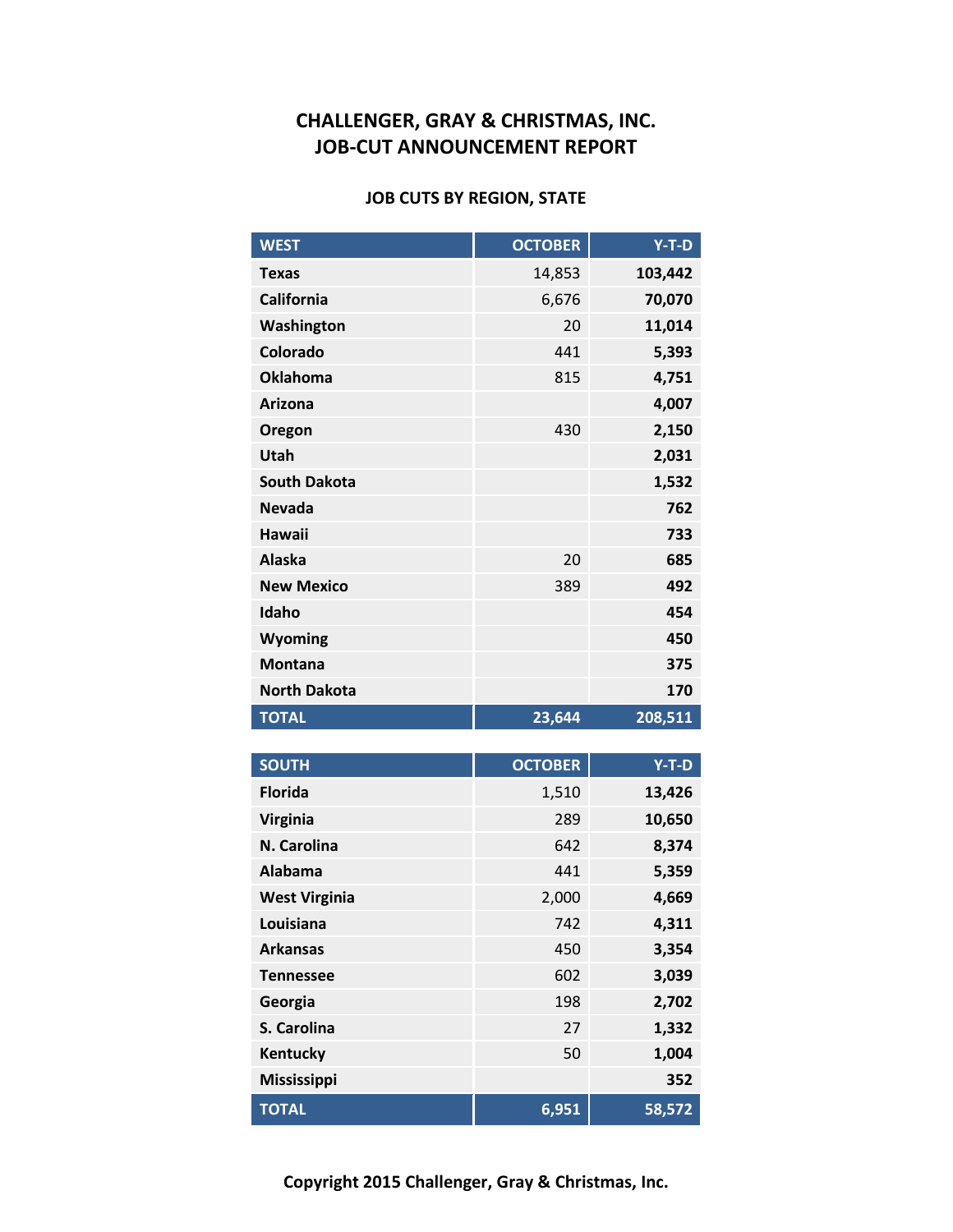### **JOB CUTS BY REASON**

|                              | <b>OCTOBER</b> | <b>YTD</b> |
|------------------------------|----------------|------------|
| Restructuring                | 13,348         | 170,415    |
| <b>Oil Prices</b>            | 13,671         | 101,383    |
| Cost-Cutting                 | 2,207          | 94,160     |
| Closing                      | 8,432          | 81,381     |
| <b>Demand Downturn</b>       | 5,446          | 24,413     |
| Merger/Acquisition           | 1,985          | 23,817     |
| Bankruptcy                   | 2,000          | 16,653     |
| Loss of Contract             | 686            | 9,892      |
| Outsourcing                  | 313            | 4,332      |
| <b>Economic Conditions</b>   | 1,850          | 4,213      |
| Relocation                   | 107            | 2,665      |
| <b>Financial Losses</b>      |                | 2,428      |
| Competition                  |                | 1,991      |
| Legal Trouble                | 394            | 1,810      |
| <b>Government Regulation</b> |                | 1,570      |
| Listeria                     |                | 1,490      |
| <b>Voluntary Severance</b>   |                | 490        |
| <b>Bird Flu</b>              |                | 382        |
| <b>Copper Prices</b>         |                | 211        |
| <b>Technological Update</b>  |                | 150        |
| Salmonella                   | 65             | 65         |
| Fire                         |                | 24         |
| <b>TOTAL</b>                 | 50,504         | 543,935    |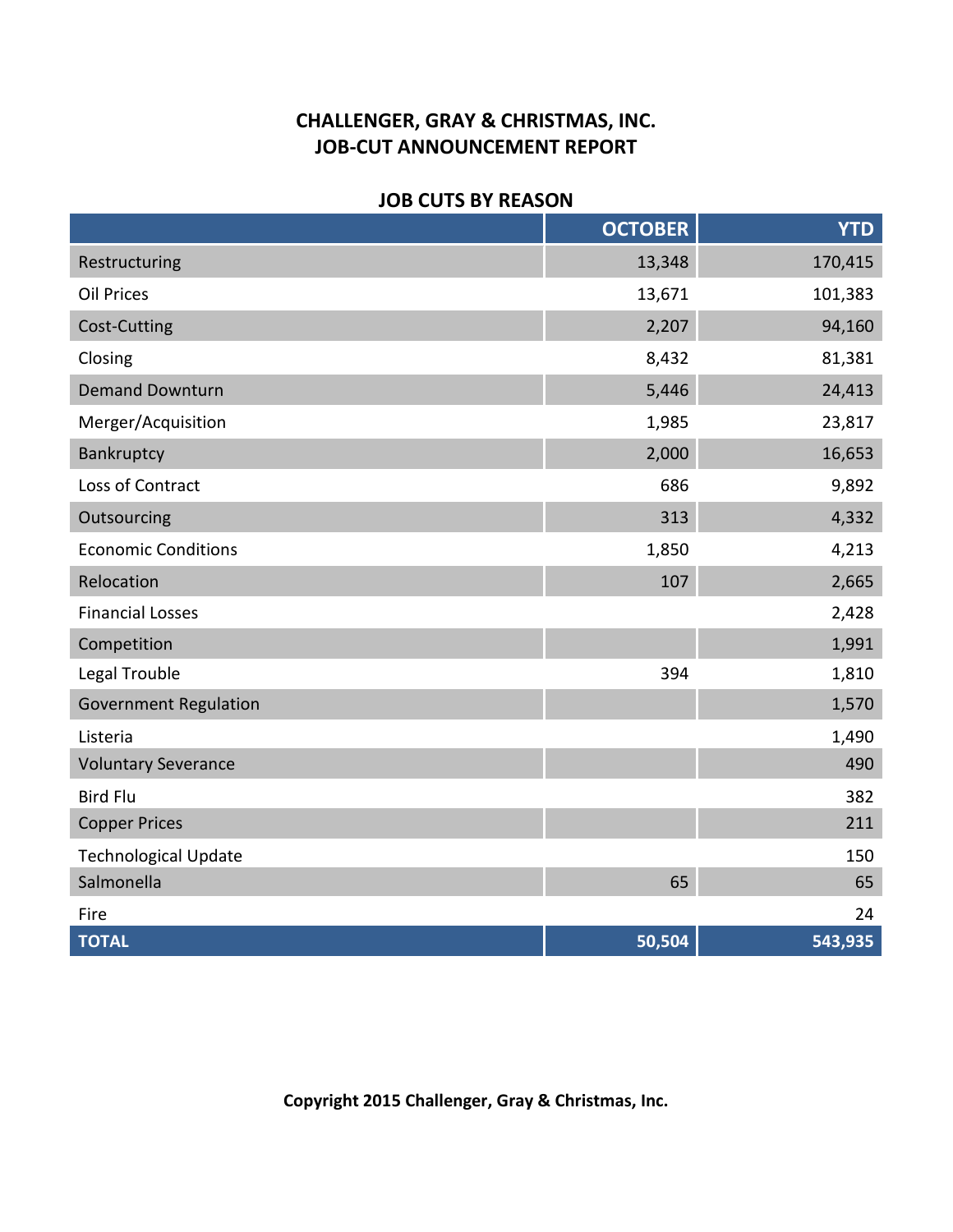| <b>QUARTER BY QUARTER</b> |                |                |                |                |              |
|---------------------------|----------------|----------------|----------------|----------------|--------------|
|                           | Q <sub>1</sub> | Q <sub>2</sub> | Q <sub>3</sub> | Q <sub>4</sub> | <b>TOTAL</b> |
| 1989                      | 9,850          | 10,100         | 24,085         | 67,250         | 111,285      |
| 1990                      | 107,052        | 87,686         | 49,104         | 72,205         | 316,047      |
| 1991                      | 110,056        | 76,622         | 147,507        | 221,107        | 555,292      |
| 1992*                     | 110,815        | 85,486         | 151,849        | 151,850        | 500,000      |
| 1993                      | 170,615        | 84,263         | 194,486        | 165,822        | 615,186      |
| 1994                      | 192,572        | 107,421        | 117,706        | 98,370         | 516,069      |
| 1995                      | 97,716         | 114,583        | 89,718         | 137,865        | 439,882      |
| 1996                      | 168,695        | 101,818        | 91,784         | 114,850        | 477,147      |
| 1997                      | 134,257        | 51,309         | 95,930         | 152,854        | 434,350      |
| 1998                      | 139,140        | 131,303        | 161,013        | 246,339        | 677,795      |
| 1999                      | 210,521        | 173,027        | 173,181        | 118,403        | 675,132      |
| 2000                      | 141,853        | 81,568         | 168,875        | 221,664        | 613,960      |
| 2001                      | 406,806        | 370,556        | 594,326        | 585,188        | 1,956,876    |
| 2002                      | 478,905        | 292,393        | 269,090        | 426,435        | 1,466,823    |
| 2003                      | 355,795        | 274,737        | 241,548        | 364,346        | 1,236,426    |
| 2004                      | 262,840        | 209,895        | 251,585        | 315,415        | 1,039,735    |
| 2005                      | 287,134        | 251,140        | 245,378        | 288,402        | 1,072,054    |
| 2006                      | 255,878        | 180,580        | 202,771        | 200,593        | 839,822      |
| 2007                      | 195,986        | 197,513        | 194,095        | 180,670        | 768,264      |
| 2008                      | 200,656        | 275,292        | 287,142        | 460,903        | 1,223,993    |
| 2009                      | 562,510        | 318,165        | 240,233        | 151,122        | 1,272,030    |
| 2010                      | 181,183        | 116,494        | 113,595        | 118,701        | 529,973      |
| 2011                      | 130,749        | 115,057        | 233,258        | 127,018        | 606,082      |
| 2012                      | 143,094        | 139,997        | 102,910        | 137,361        | 523,362      |
| 2013                      | 145,041        | 113,891        | 128,452        | 121,667        | 509,051      |
| 2014                      | 121,341        | 124,693        | 117,374        | 119,763        | 483,171      |
| 2015                      | 140,214        | 147,458        | 205,759        |                | 493,431      |
| <b>AVG</b>                | 202,269        | 156,780        | 181,213        | 208,602        |              |

\*Estimate based on half-year total. Challenger began tracking job-cut data in 1993. Before that, it was tabulated by an independent newsletter no longer published.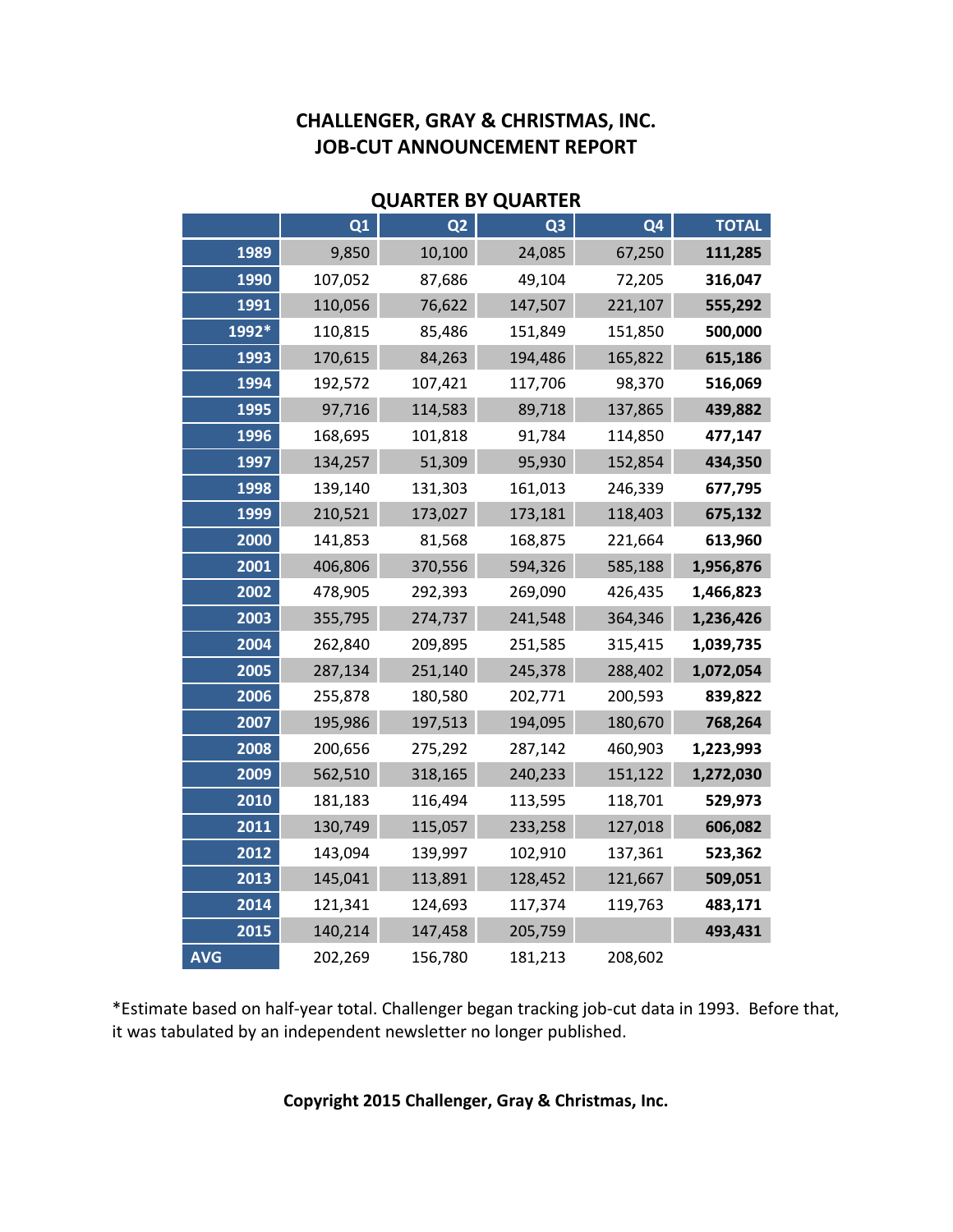## **ANNOUNCED HIRING PLANS By Month**

|                 | 2015    | 2014    | 2013    | 2012    | 2011    |
|-----------------|---------|---------|---------|---------|---------|
| January         | 8,774   | 6,312   | 60,585  | 7,568   | 29,492  |
| February        | 14,574  | 11,054  | 92,372  | 10,720  | 72,581  |
| <b>March</b>    | 6,412   | 6,860   | 8,115   | 12,390  | 10,869  |
| <b>April</b>    | 13,898  | 11,145  | 9,322   | 11,794  | 59,648  |
| <b>May</b>      | 12,598  | 10,141  | 9,618   | 7,722   | 10,248  |
| June            | 11,176  | 15,530  | 8,774   | 12,314  | 15,498  |
| July            | 11,637  | 16,544  | 9,728   | 10,350  | 10,706  |
| <b>August</b>   | 11,778  | 9,657   | 7,662   | 12,079  | 15,201  |
| September       | 492,306 | 567,705 | 445,617 | 425,683 | 76,551  |
| <b>October</b>  | 86,107  | 147,935 | 87,874  | 75,065  | 159,177 |
| <b>November</b> |         | 11,291  | 14,177  | 28,526  | 63,527  |
| <b>December</b> |         | 7,332   | 11,362  | 16,266  | 14,074  |
| <b>TOTAL</b>    | 669,260 | 821,506 | 765,206 | 630,477 | 459,971 |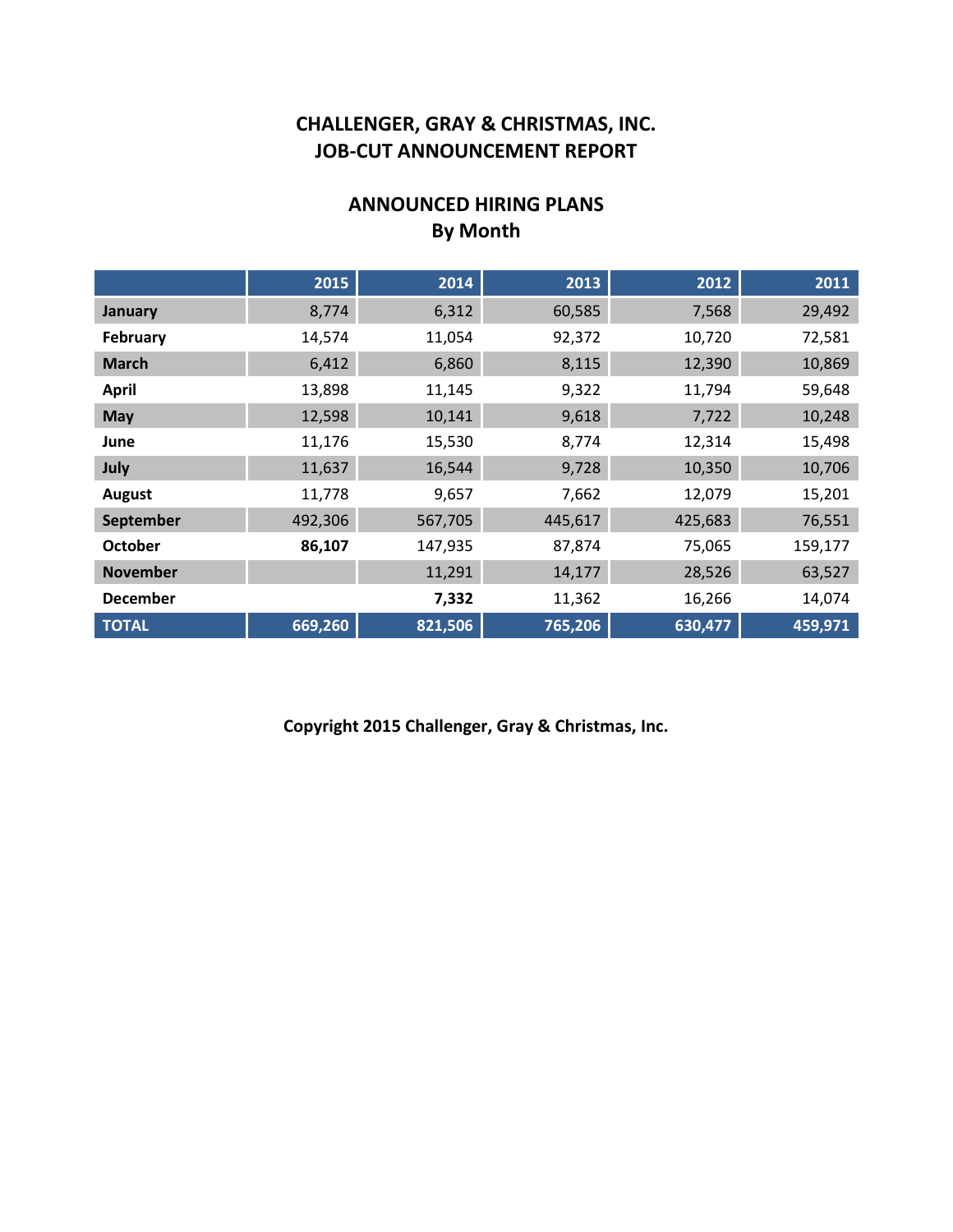# **Announced Seasonal Hiring Plans**

|                             | 2012    | 2013    | 2014    | 2015    |
|-----------------------------|---------|---------|---------|---------|
| Amazon                      | 50,000  | 70,000  | 80,000  | 100,000 |
| <b>UPS</b>                  | 55,000  | 55,000  | 95,000  | 95,000  |
| Macy's                      | 80,000  | 83,000  | 86,000  | 85,000  |
| Kohl's                      | 52,700  | 53,000  | 76,970  | 79,160  |
| Target                      | 88,000  | 70,000  | 70,000  | 70,000  |
| Walmart                     | 50,000  | 55,000  | 60,000  | 60,000  |
| FedEx (Transportation)      | 20,000  | 20,000  | 50,000  | 55,000  |
| Toys R Us                   | 45,000  | 45,000  | 45,000  | 40,000  |
| JC Penney                   | 40,000  | 35,000  | 35,000  | 30,000  |
| GameStop                    | 17,000  | 17,000  | 25,000  | 28,000  |
| Nordstrom                   | N/A     | N/A     | N/A     | 11,800  |
| <b>Sports Authority</b>     | N/A     | N/A     | N/A     | 3,500   |
| <b>Best Buy</b>             | 14,000  | N/A     | N/A     |         |
| Meijer                      | 12,000  | 9,000   | 10,000  |         |
| Gap                         | N/A     | N/A     | 63,000  |         |
| <b>Hickory Farms (Food)</b> | 5,225   | 6,000   | N/A     |         |
| <b>TOTAL</b>                | 495,925 | 518,000 | 695,970 | 657,460 |